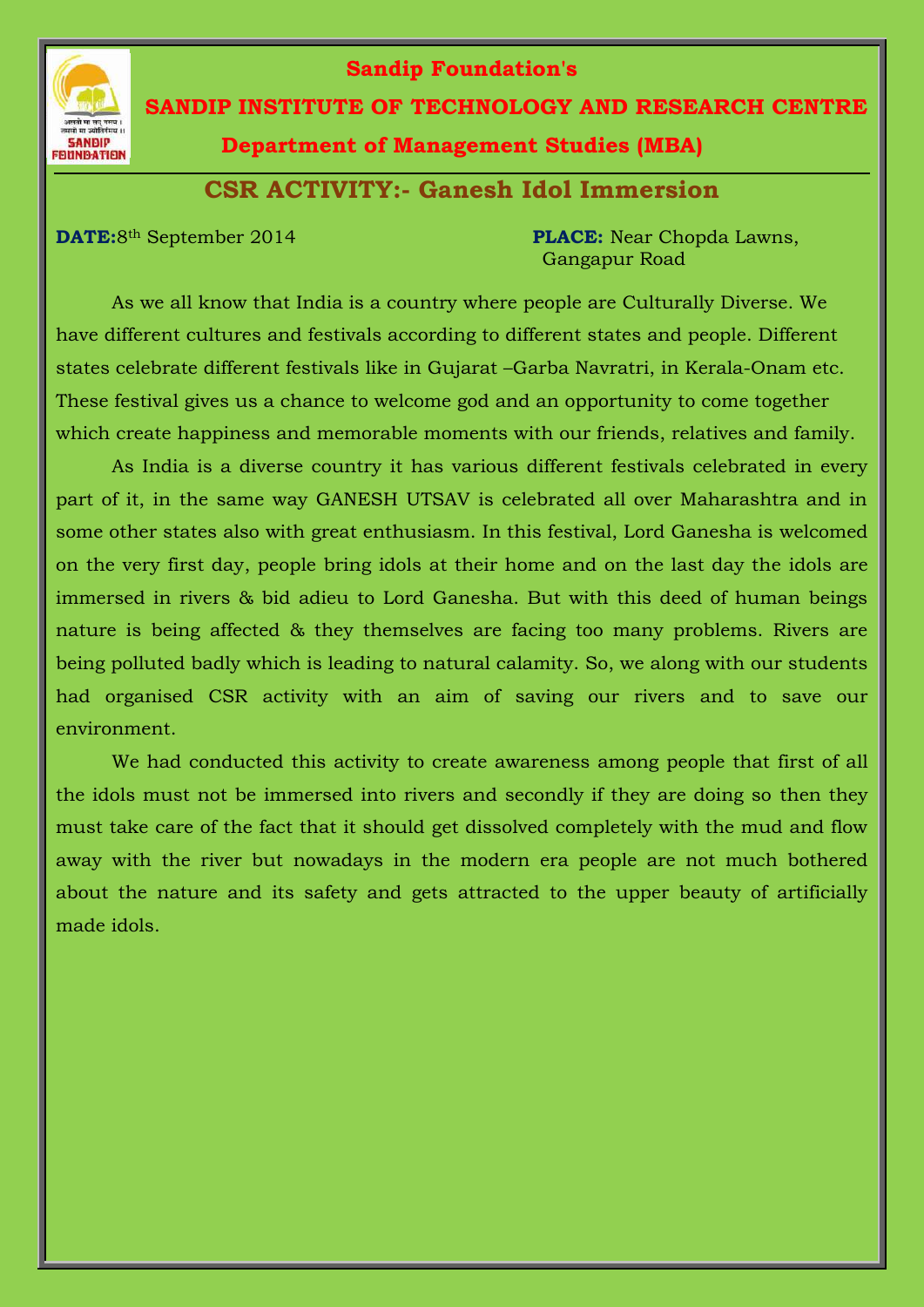

The activity began at 9am. Our stall was put up outside the lawn by the students, tables were kept to receive and collect the idols. Everyone was performing some or the other task. Few were at the stall, few had gone to look for people and convince them to donate their idol instead of immersing it into the river, few were there to count the number of idols received every hour, some were busy with taking care of the idols and its accessories.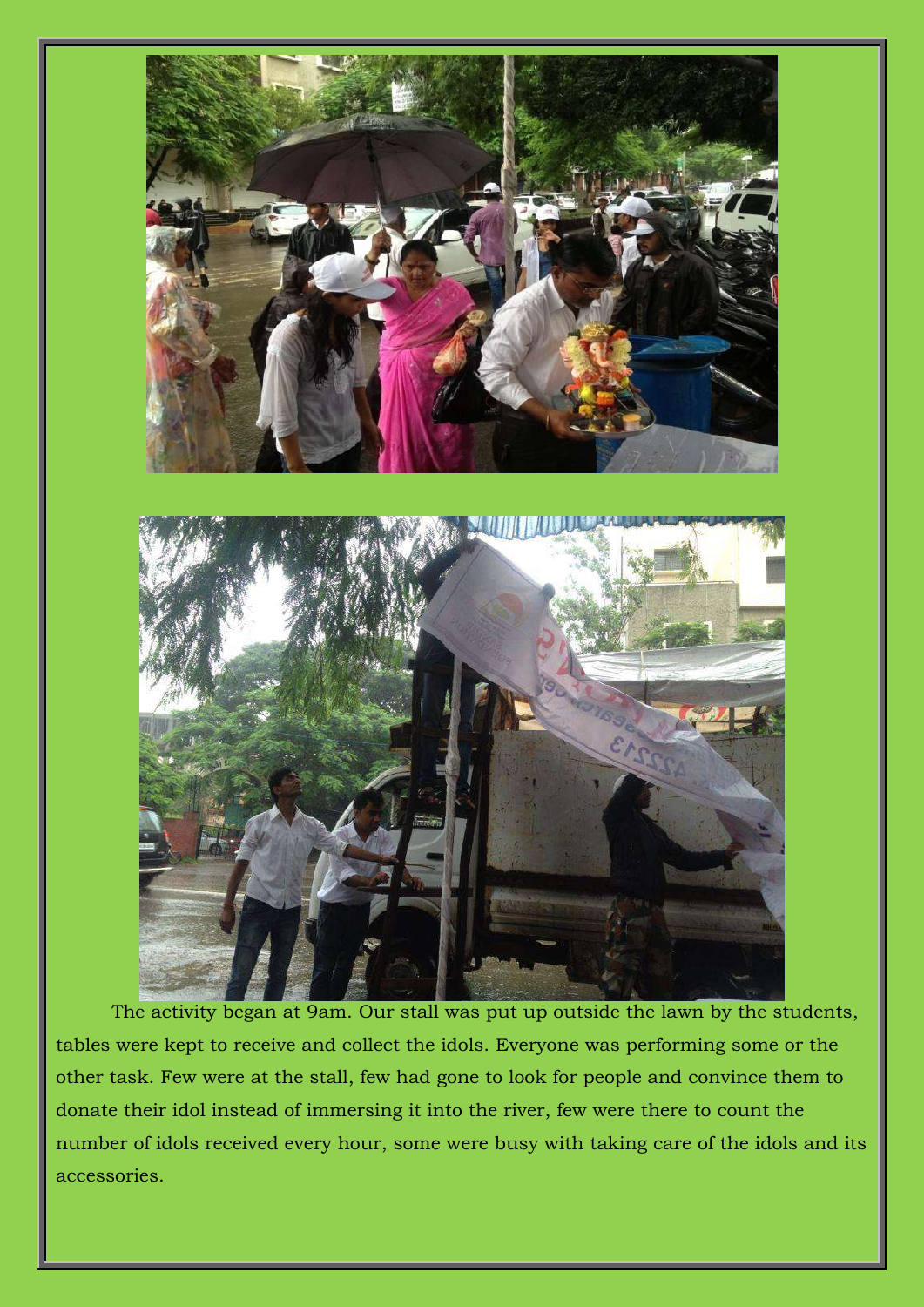

At 9.30 we received our very first idol n duly welcomed by us. That family did the prayers and we joined them and later idol was dipped into the tank that we had arranged to complete the visarjan ceremony.



Then people were coming one by one and within one hour we had received 49 idols.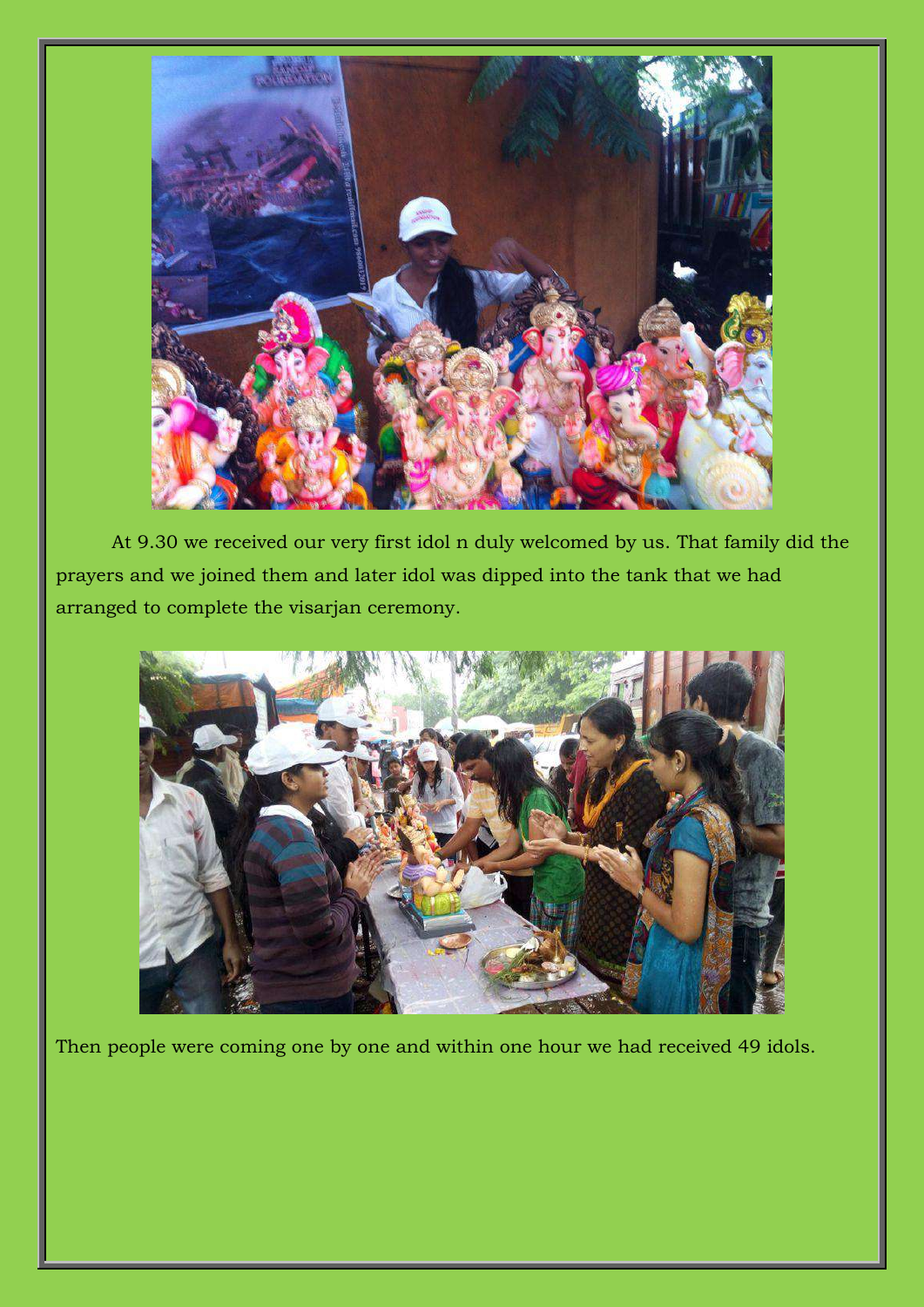

We all were enjoying this activity. It was raining heavily whole day but we did not stop because we were filled with enthusiasm and dedication. So our day started really well and we kept receiving many idols in a large number. We were receiving really good feedback from the visitors, they told us that we are doing a great job and should promote such activities on a larger scale. In between this activity we had some fun too while dancing on the drumbeats with our visitors.